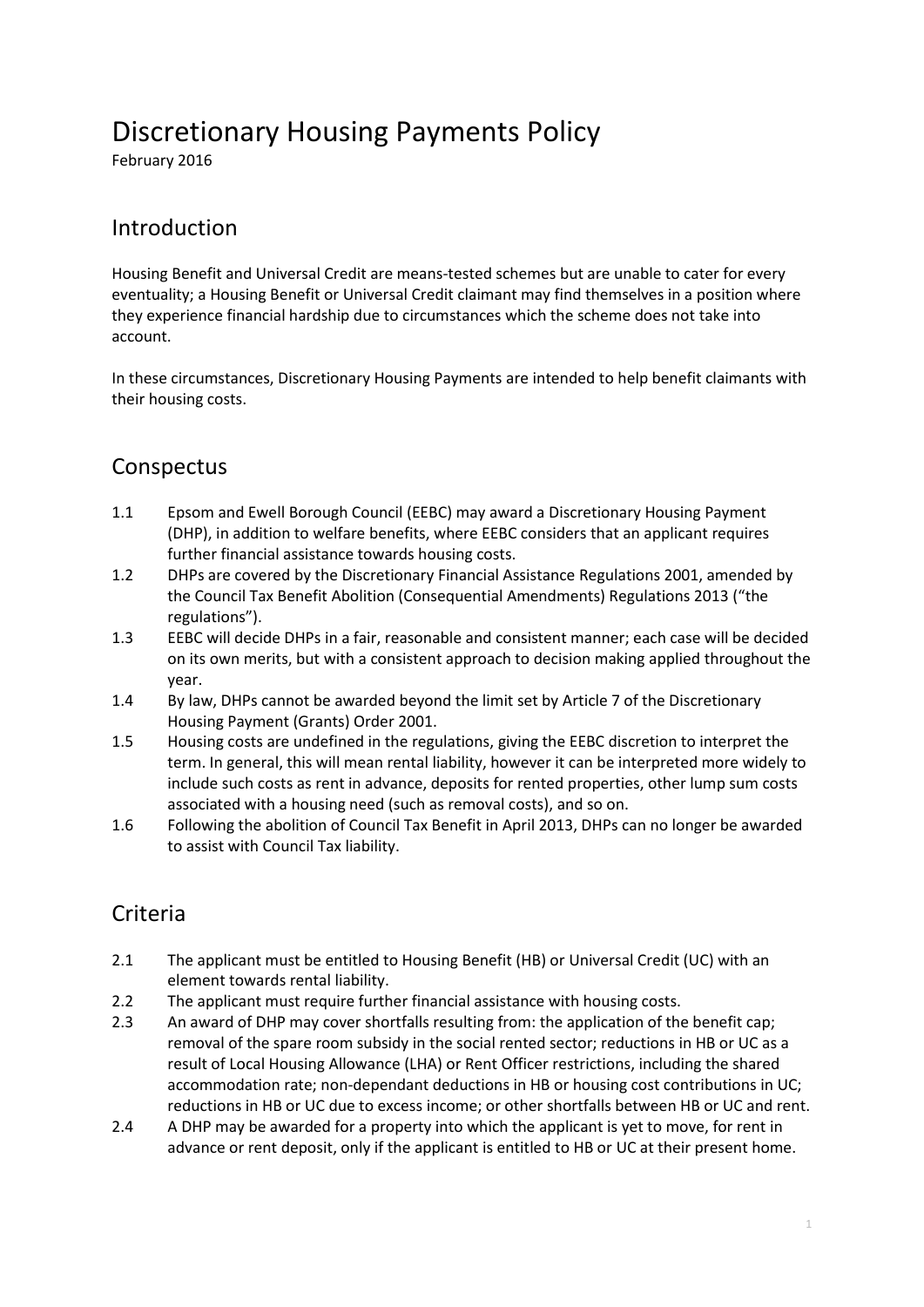- 2.5 In order to award DHP for rent in advance or rent deposit, EEBC must be satisfied that the property is affordable for the tenant, taking into account access to welfare benefits or potential further payments of DHP.
- 2.6 In certain circumstances, the applicant may not be able to find the most affordable accommodation, such as if they are fleeing domestic violence; due regard will be had for these circumstances.
- 2.7 A DHP for a rent deposit must be secured by the landlord in a tenancy deposit protection scheme.
- 2.8 An award of DHP for rent in advance or rent deposit would normally be made to the landlord to whom these payments are due, irrespective of whether the HB award will be paid to the landlord or the applicant.
- 2.9 EEBC may, in exceptional circumstances, make an award of DHP for rent in advance or rent deposit for a property which lies outside of this borough, for example to assist with moving to a more affordable property.
- 2.10 DHP awards will not cover ineligible service charges, increases in rent due to outstanding rent arrears or certain sanctions or reductions in benefit; see DWP DHP Guidance Manual for a full list.
- 2.11 EEBC will take into account all income received by the applicant, including disability-related payments; however, due regard will be had to the nature of all income received and any expenses associated with it.
- 2.12 Unavoidable living expenses will also be considered, such as increased transport fares to work resulting from welfare reforms or other costs.
- 2.13 EEBC will consider other factors when making a decision, including:
	- Medical condition of the applicant or any other member of their household
	- Availability of welfare information, such as LHA rates
	- Welfare advice sought prior to moving in
	- Suitability of current accommodation, with due regard for any adaptations for disability
	- Possibility of moving to alternative accommodation where the applicant would not be reliant upon DHP
	- Whether a lower rent can be negotiated with current landlord
	- Unusual financial commitments
	- What steps may be taken by the applicant to avoid long-term dependence on DHP
	- The effect the financial situation is having on vulnerable members of the applicant's household, such as children, the elderly or disabled people
	- The remaining level of DHP funding available to the council
	- The level of DHP award required to alleviate the financial situation
	- The effects of any welfare reform, such as the benefit cap or removal of the spare room subsidy
	- The effects of any future welfare reforms
	- Steps being taken by the applicant to exempt themselves from the effects of welfare reform; for example, seeking work to become exempt from the benefit cap, or applying for certain disability-related benefits
	- The risks to the education of a child or children which being evicted from a property might present
	- The increased barriers to work for pregnant women and lone parents of children under 18 months old
	- Activity being taken to increase employability, such as undertaking literacy courses or other essential courses of training or education
	- Other relevant factors in the applicant's circumstances or the circumstances of the applicant's household.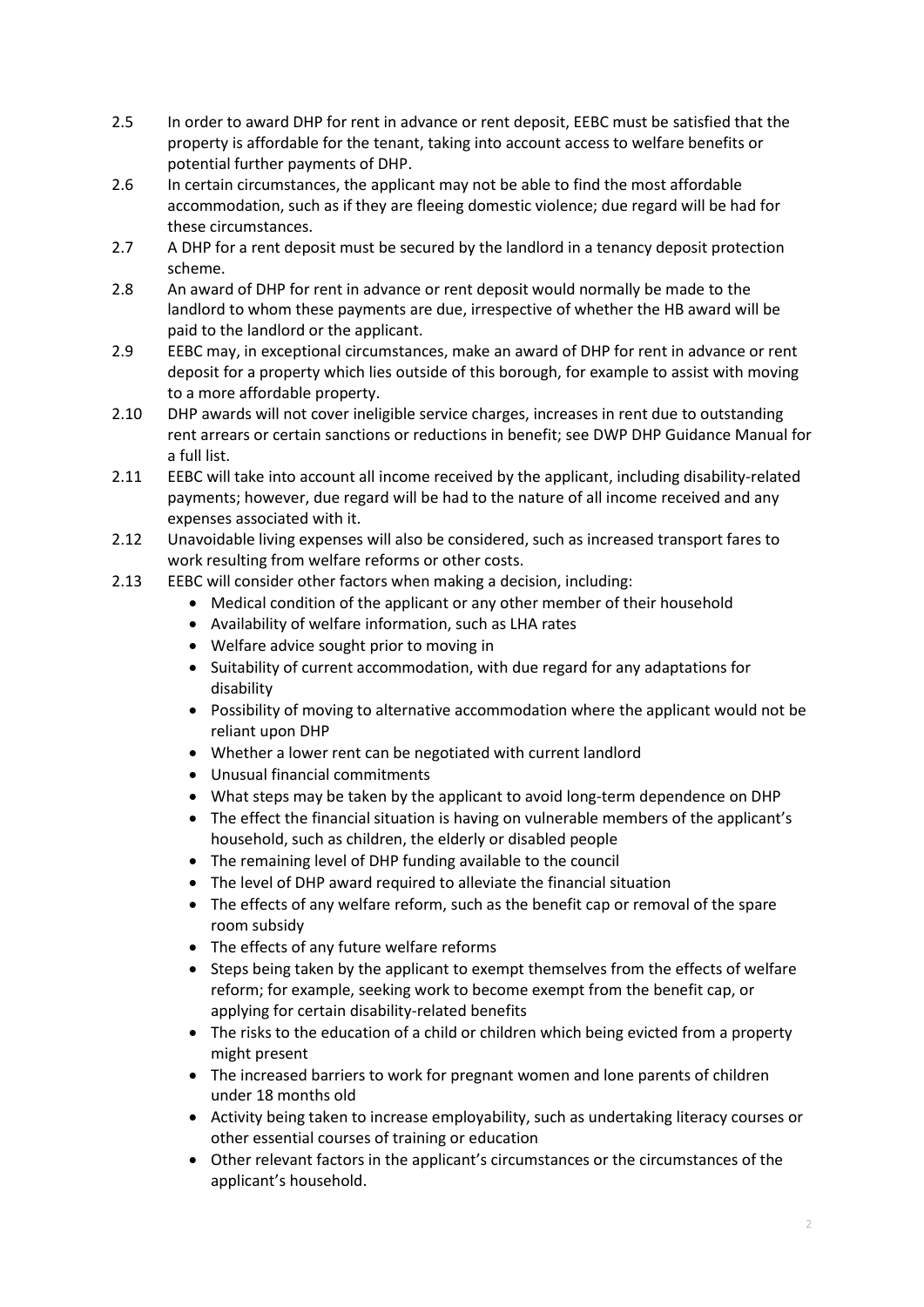- 2.14 EEBC may make an award of DHP to alleviate the effects of the benefit cap on the condition that the applicant is actively seeking employment.
- 2.15 EEBC may also make an award of DHP to alleviate the effects of the benefit cap on the condition that the applicant is taking any other action which would exempt themselves from the effects of the benefit cap if successful; for example, applying for certain disability-related benefits.
- 2.16 EEBC may request evidence, as it sees fit, that the applicant is taking the required steps to exempt themselves from the effects of the benefit cap, such as actively seeking employment or applying for certain disability-related benefits.
- 2.17 The applicant must grant EEBC permission, in writing, to contact the DWP or any other organisations as EEBC sees fit to obtain information to verify that the applicant is actively seeking employment or taking any other action to exempt themselves from the effects of the benefit cap.
- 2.18 Any weekly award of DHP must not exceed the weekly eligible rent level for HB or the maximum amount of the housing costs element within UC.
- 2.19 Lump sum payments of DHP, such as to assist with rent in advance or rent deposit, should not exceed the level of the costs for which they are to be paid.

## Application Process and Administration

- 3.1 EEBC will administer its DHPs from within the Benefits Section.
- 3.2 An application for a DHP must be received by EEBC before any payment can be considered.
- 3.3 The application should normally be made directly to the Benefits Section, but can be accepted if made to any other department within the council.
- 3.4 Ordinarily, the application will take the form of a written application received from the applicant using EEBC's standard DHP application form.
- 3.5 Applications may be received from a third party, such as an appointee, where the applicant is unable to act for themselves.
- 3.6 In exceptional circumstances, EEBC may consider making an award of DHP without a written application having been made; this may be, for example, where a resident cannot act for themselves and has no third party to assist them, and where sufficient information is already held within the Benefits Section for a decision to be made.
- 3.7 DHPs will normally be paid to the person to whom HB is paid; this may include regular payment to a landlord.
- 3.8 EEBC may choose to make payments of DHP directly to the landlord even when HB is being paid to the applicant.
- 3.9 One-off lump sum payments of DHP may also be paid to a landlord or other third party, where appropriate.
- 3.10 DHPs will normally be paid alongside regular HB payments.
- 3.11 An application for DHP must be supported by all information required by EEBC; this will include details of income, capital and expenditure of all members of the applicant's household, including non-dependants where appropriate, and any other information which EEBC deems necessary.
- 3.12 It is the responsibility of the authority to decide what further information and evidence is required to support the application, and to request this from the applicant.
- 3.13 It is the responsibility of the applicant to provide sufficient evidence and information to allow the authority to make a decision.
- 3.14 The authority will set a time limit for supplying information; ordinarily, this will be within one calendar month of the date of request.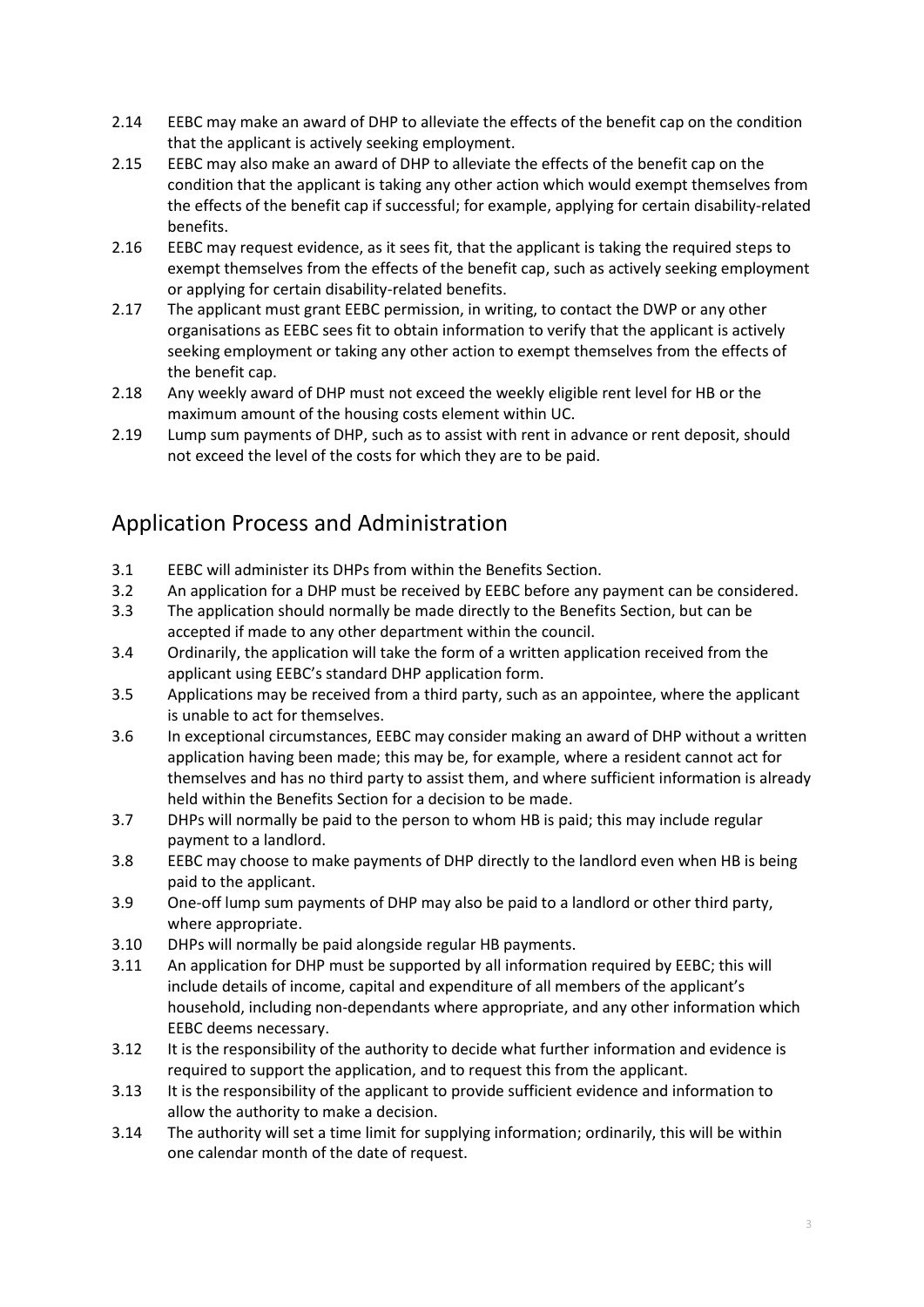- 3.15 Information held for the purposes of processing HB, including notifications of changes in circumstances, will be used to determine DHPs or changes in awards of DHPs.
- 3.16 Information held for the purposes of processing Local Council Tax Support (CTS), including notifications of changes in circumstances, will be used to determine DHPs or changes in awards of DHPs.
- 3.17 The authority may, where appropriate, conduct telephone or face-to-face interviews to ascertain the applicant's circumstances.
- 3.18 If the applicant fails to provide the information or evidence requested by the authority within the timescale set, or fails to attend an interview, the authority may make a decision on the information available at that time or assume that the applicant no longer wishes to proceed with the application and deem it to be incomplete.
- 3.19 A written decision notice will be issued to the applicant in response to every completed application for DHP as soon as is reasonable; no further action will be taken on those deemed to be incomplete.
- 3.20 The decision notice will include the decision, the reason for the decision and the dispute rights available to the applicant.
- 3.21 If the application is successful, the decision notice will contain the amount of the award and, where appropriate, the period which the award covers.
- 3.22 Where a successful DHP application is to be paid to the landlord, a separate decision notice will be issued to the landlord containing the amount of the award and the period it covers.
- 3.23 If the applicant disagrees with the decision made, there is no right of appeal to HM Courts & Tribunal Service.
- 3.24 The applicant may dispute the decision with EEBC. The dispute must be made in writing and received within one calendar month of the date of the original decision, and the applicant must clearly explain why they disagree with the decision.
- 3.25 The dispute will take the form of a review by a senior officer.
- 3.26 The senior officer will examine the decision and request further information or evidence where appropriate to enable a new decision to be made; the new decision may be the same as the original decision.
- 3.27 The senior officer's decision will be final.
- 3.28 Where an award of DHP is paid to the landlord the landlord has no right of appeal and may not dispute the decision made.
- 3.29 Any award of DHP will ordinarily be made from the date of application.
- 3.30 Where it is appropriate, an award may be made from an earlier date, such as to bring the award in line with linked HB or UC awards, a recent change in personal circumstances or a change in HB or UC entitlement which resulted in the need to make an application for DHP, or otherwise as EEBC deems appropriate.
- 3.31 When necessary, an application for DHP may be made in advance and a decision made, for example where changes in circumstances or HB or UC reductions are anticipated.
- 3.32 In exceptional circumstances, a backdated award of DHP may be made from a date prior to the date on which the application was made or an earlier date as described in part 3.30; each case will be taken on its own merits, but good cause for a backdated award must be shown, and the award must only cover a period where linked HB or UC is in payment.
- 3.33 EEBC will normally make an award of DHP within the financial year.
- 3.34 In exceptional circumstances, an indefinite award may be made.
- 3.35 All indefinite awards will be reviewed at the start of the financial year to determine their ongoing suitability in line with this policy.
- 3.36 If an award is made to the end of the financial year, EEBC may invite the applicant to reapply for the new financial year, where appropriate.
- 3.37 Any recipient of DHP is required to notify EEBC of all changes which may affect the award.